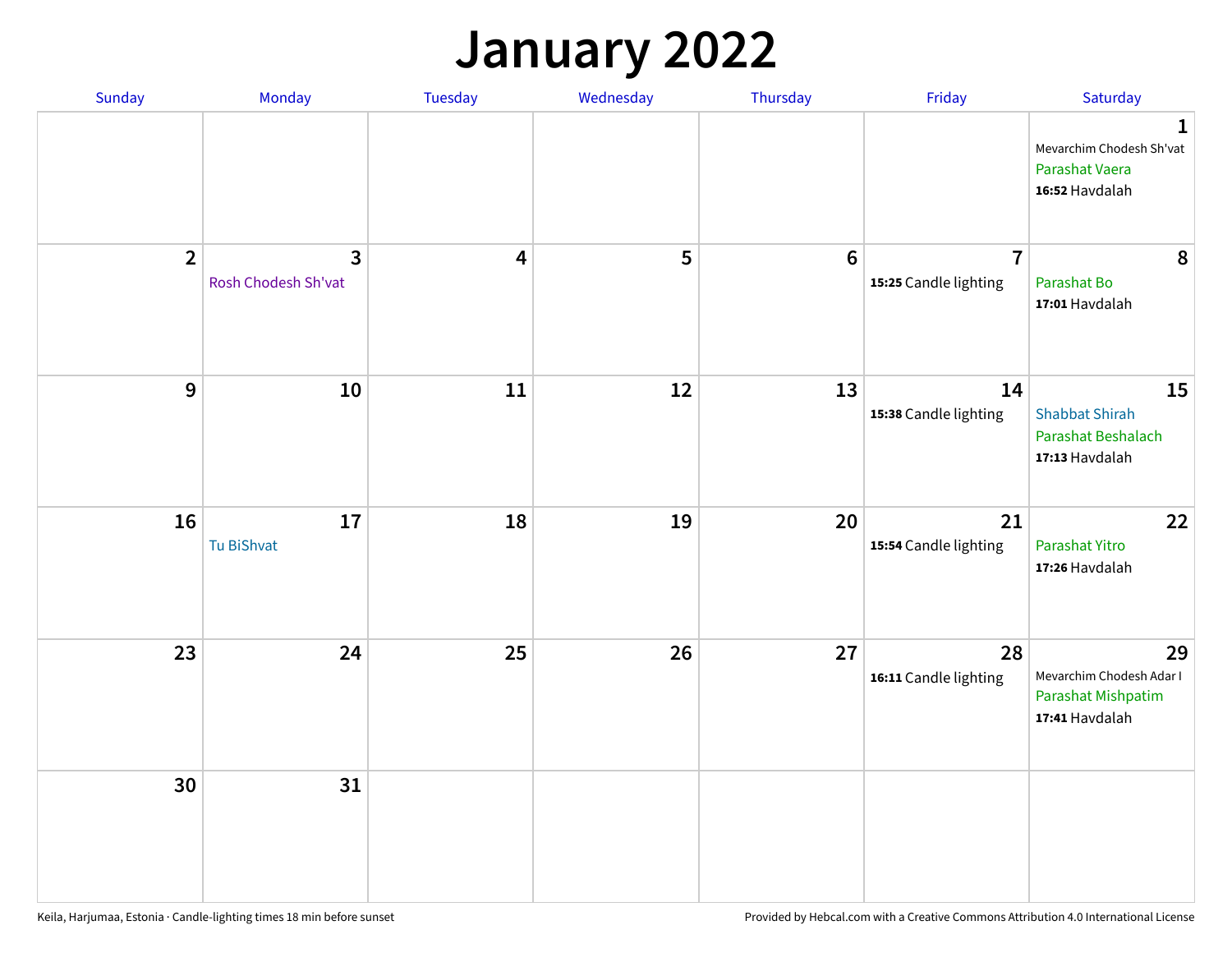# **February 2022**

| Sunday           | Monday         | Tuesday                             | Wednesday                             | Thursday | Friday                                  | Saturday                                                                                          |
|------------------|----------------|-------------------------------------|---------------------------------------|----------|-----------------------------------------|---------------------------------------------------------------------------------------------------|
|                  |                | $\mathbf{1}$<br>Rosh Chodesh Adar I | $\overline{2}$<br>Rosh Chodesh Adar I | 3        | $\overline{4}$<br>16:29 Candle lighting | $5\phantom{.0}$<br>Parashat Terumah<br>17:56 Havdalah                                             |
| $\boldsymbol{6}$ | $\overline{7}$ | 8                                   | $\boldsymbol{9}$                      | 10       | 11<br>16:47 Candle lighting             | 12<br>Parashat Tetzaveh<br>18:12 Havdalah                                                         |
| 13               | 14             | 15<br><b>Purim Katan</b>            | 16                                    | 17       | 18<br>17:05 Candle lighting             | 19<br>Parashat Ki Tisa<br>18:28 Havdalah                                                          |
| 20               | 21             | 22                                  | 23                                    | 24       | 25<br>17:22 Candle lighting             | 26<br><b>Shabbat Shekalim</b><br>Mevarchim Chodesh Adar II<br>Parashat Vayakhel<br>18:44 Havdalah |
| 27               | 28             |                                     |                                       |          |                                         |                                                                                                   |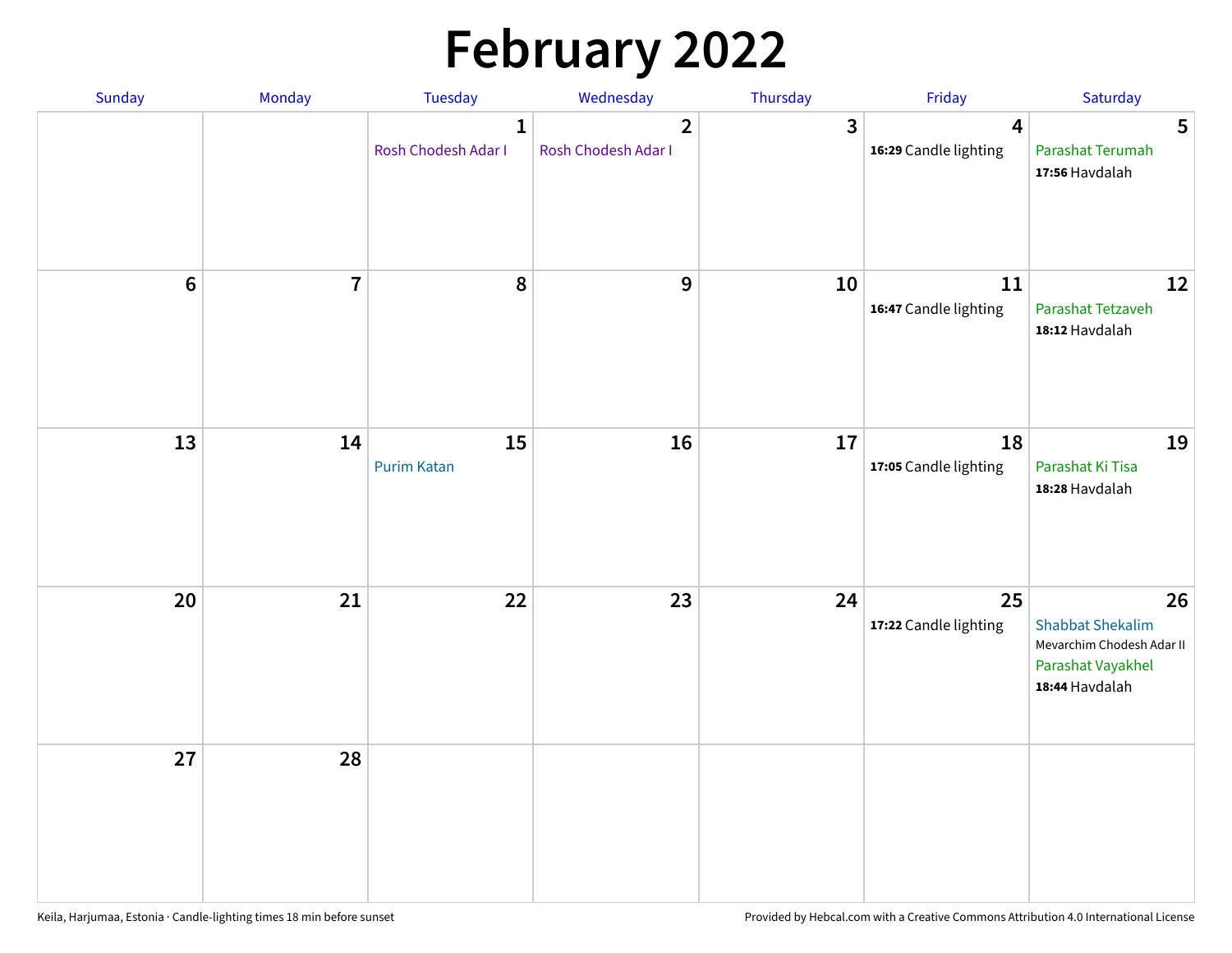## **March 2022**

| Sunday         | Monday         | <b>Tuesday</b> | Wednesday                                                                                | Thursday                  | Friday                                              | Saturday                                                                                   |
|----------------|----------------|----------------|------------------------------------------------------------------------------------------|---------------------------|-----------------------------------------------------|--------------------------------------------------------------------------------------------|
|                |                | $\mathbf{1}$   | $\overline{2}$                                                                           | 3<br>Rosh Chodesh Adar II | 4<br>Rosh Chodesh Adar II<br>17:39 Candle lighting  | 5<br>Parashat Pekudei<br>19:01 Havdalah                                                    |
| $6\phantom{1}$ | $\overline{7}$ | 8              | $\mathbf 9$                                                                              | 10                        | 11<br>17:56 Candle lighting                         | 12<br><b>Shabbat Zachor</b><br>Parashat Vayikra<br>19:18 Havdalah                          |
| 13             | 14             | 15             | 16<br>04:34 Fast begins<br><b>Ta'anit Esther</b><br>19:16 Fast ends<br><b>Erev Purim</b> | 17<br>Purim               | 18<br><b>Shushan Purim</b><br>18:13 Candle lighting | 19<br>Parashat Tzav<br>19:35 Havdalah                                                      |
| 20             | 21             | 22             | 23                                                                                       | 24                        | 25<br>18:30 Candle lighting                         | 26<br><b>Shabbat Parah</b><br>Mevarchim Chodesh Nisan<br>Parashat Shmini<br>19:52 Havdalah |
| 27             | 28             | 29             | 30                                                                                       | 31                        |                                                     |                                                                                            |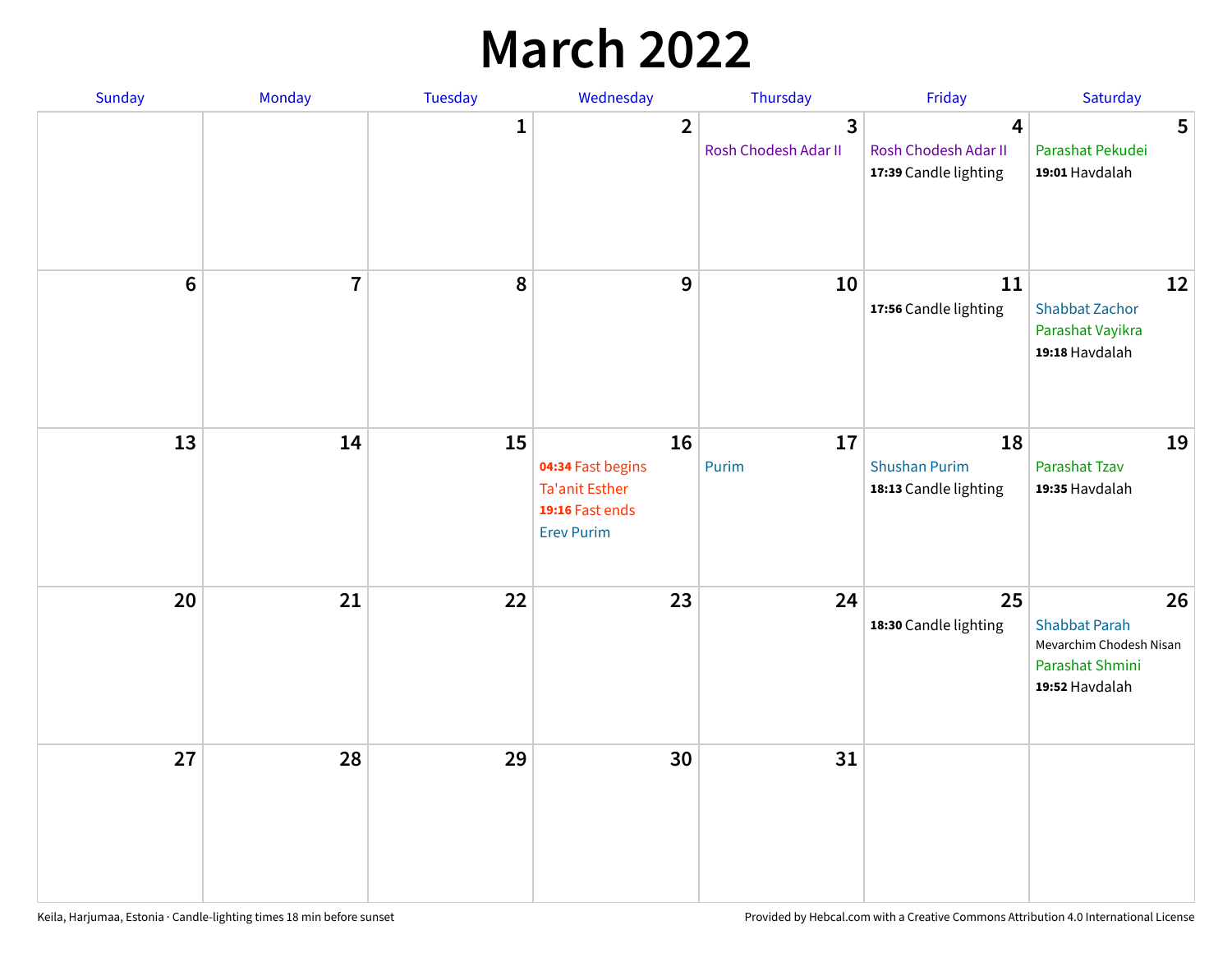## **April 2022**

| Sunday                                   | Monday                  | <b>Tuesday</b>         | Wednesday             | Thursday                                        | Friday                                                                                            | Saturday                                                                                                            |
|------------------------------------------|-------------------------|------------------------|-----------------------|-------------------------------------------------|---------------------------------------------------------------------------------------------------|---------------------------------------------------------------------------------------------------------------------|
|                                          |                         |                        |                       |                                                 | $\mathbf{1}$<br>19:46 Candle lighting                                                             | $\overline{2}$<br><b>Shabbat HaChodesh</b><br><b>Rosh Chodesh Nisan</b><br><b>Parashat Tazria</b><br>21:11 Havdalah |
| 3                                        | $\overline{4}$          | 5                      | $6\phantom{1}6$       | $\overline{7}$                                  | 8<br>20:03 Candle lighting                                                                        | 9<br><b>Shabbat HaGadol</b><br>Parashat Metzora<br>21:30 Havdalah                                                   |
| 10                                       | 11<br>Yom HaAliyah      | 12                     | 13                    | 14                                              | 15<br>03:34 Fast begins<br><b>Ta'anit Bechorot</b><br><b>Erev Pesach</b><br>20:19 Candle lighting | 16<br>Pesach I<br>21:50 Candle lighting                                                                             |
| 17<br><b>Pesach II</b><br>21:53 Havdalah | 18<br>Pesach III (CH"M) | 19<br>Pesach IV (CH"M) | 20<br>Pesach V (CH"M) | 21<br>Pesach VI (CH"M)<br>20:34 Candle lighting | 22<br><b>Pesach VII</b><br>20:36 Candle lighting                                                  | 23<br><b>Pesach VIII</b><br>22:11 Havdalah                                                                          |
| 24                                       | 25                      | 26                     | 27                    | 28<br>Yom HaShoah                               | 29<br>20:53 Candle lighting                                                                       | 30<br>Mevarchim Chodesh Iyyar<br>Parashat Achrei Mot<br>22:34 Havdalah                                              |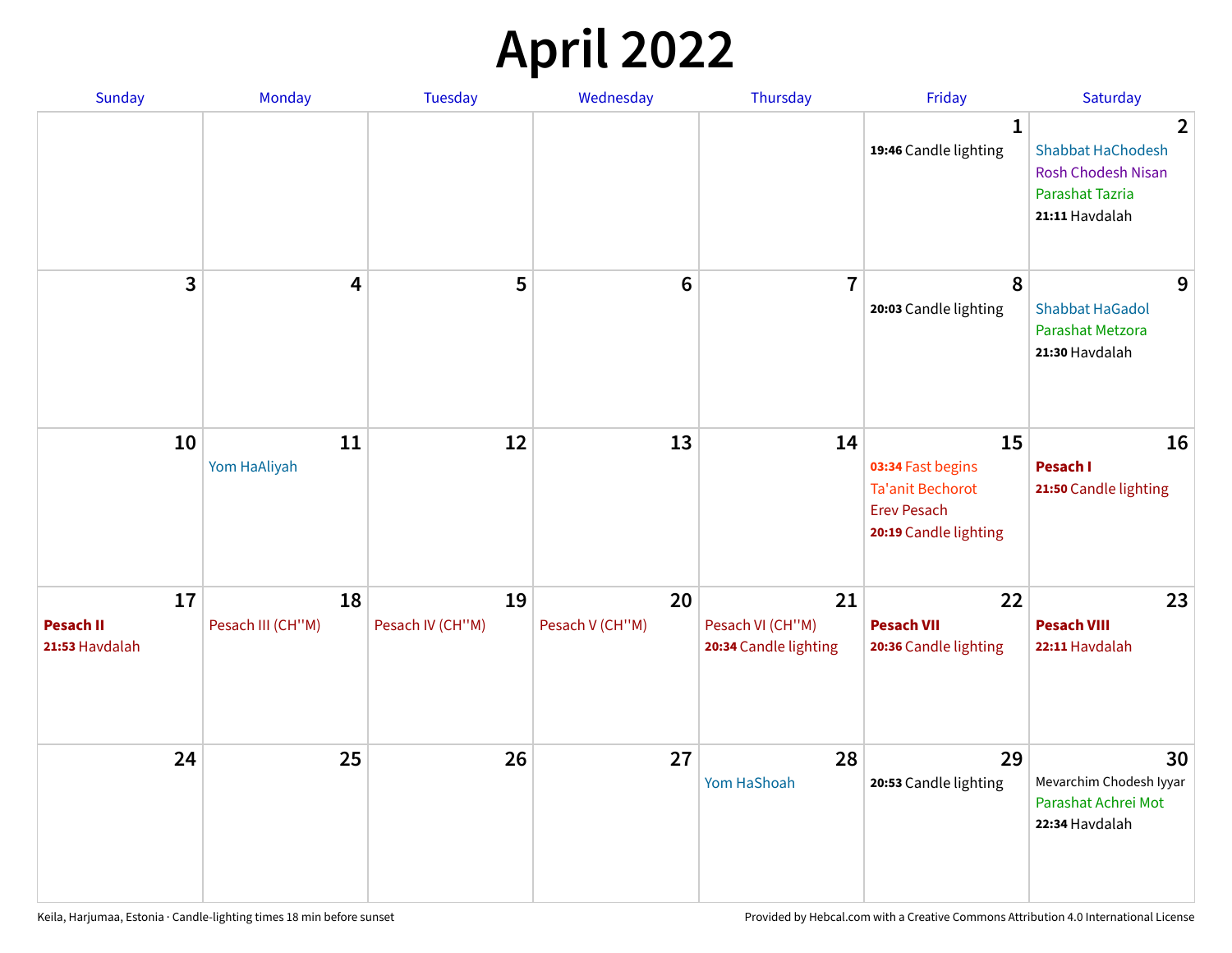## **May 2022**

| Sunday                             | Monday                               | Tuesday                         | Wednesday          | Thursday            | Friday                                   | Saturday                                                               |
|------------------------------------|--------------------------------------|---------------------------------|--------------------|---------------------|------------------------------------------|------------------------------------------------------------------------|
| $\mathbf{1}$<br>Rosh Chodesh Iyyar | $\overline{2}$<br>Rosh Chodesh Iyyar | 3                               | 4<br>Yom HaZikaron | 5<br>Yom HaAtzma'ut | $6\phantom{1}6$<br>21:10 Candle lighting | $\overline{7}$<br>Parashat Kedoshim<br>22:58 Havdalah                  |
| $\pmb{8}$                          | $\mathbf{9}$                         | 10                              | 11                 | 12                  | 13<br>21:26 Candle lighting              | 14<br><b>Parashat Emor</b><br>23:25 Havdalah                           |
| 15<br>Pesach Sheni                 | 16                                   | 17                              | 18                 | 19<br>Lag BaOmer    | 20<br>21:42 Candle lighting              | 21<br>Parashat Behar<br>23:54 Havdalah                                 |
| 22                                 | 23                                   | 24                              | 25                 | 26                  | 27<br>21:56 Candle lighting              | 28<br>Mevarchim Chodesh Sivan<br>Parashat Bechukotai<br>00:30 Havdalah |
| 29<br>Yom Yerushalayim             | 30                                   | 31<br><b>Rosh Chodesh Sivan</b> |                    |                     |                                          |                                                                        |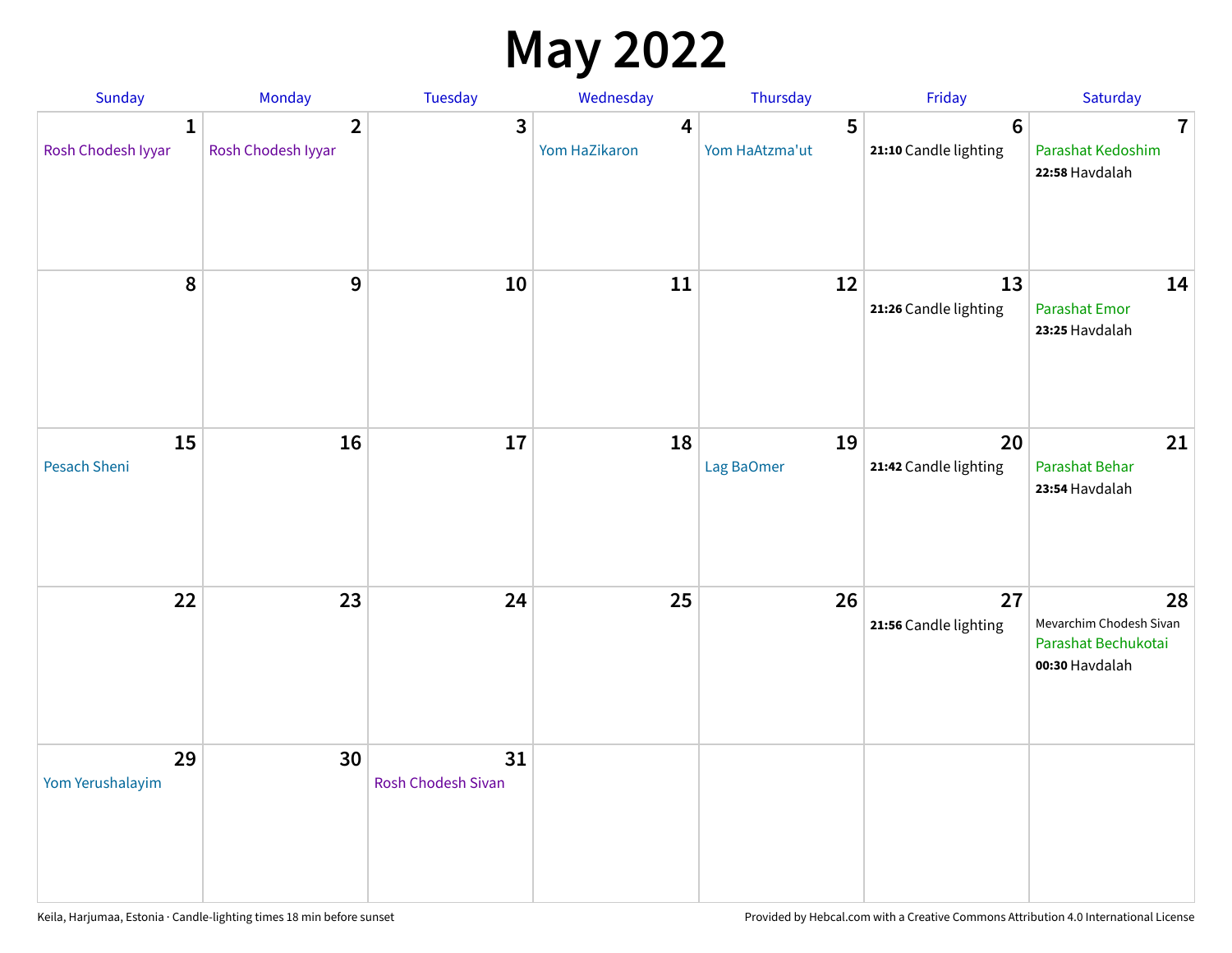#### **June 2022**

| Sunday                | Monday                       | Tuesday        | Wednesday                       | Thursday                 | Friday                      | Saturday                                          |
|-----------------------|------------------------------|----------------|---------------------------------|--------------------------|-----------------------------|---------------------------------------------------|
|                       |                              |                | 1                               | $\overline{2}$           | 3<br>22:08 Candle lighting  | 4<br><b>Erev Shavuot</b><br>Parashat Bamidbar     |
| 5<br><b>Shavuot I</b> | $\bf 6$<br><b>Shavuot II</b> | $\overline{7}$ | $\pmb{8}$                       | 9                        | 10<br>22:17 Candle lighting | 11<br>Parashat Nasso                              |
| $12\,$                | 13                           | 14             | 15                              | 16                       | 17<br>22:23 Candle lighting | 18<br>Parashat Beha'alotcha                       |
| 19                    | 20                           | 21             | 22                              | 23                       | 24<br>22:24 Candle lighting | 25<br>Mevarchim Chodesh Tamuz<br>Parashat Sh'lach |
| 26                    | 27                           | 28             | 29<br><b>Rosh Chodesh Tamuz</b> | 30<br>Rosh Chodesh Tamuz |                             |                                                   |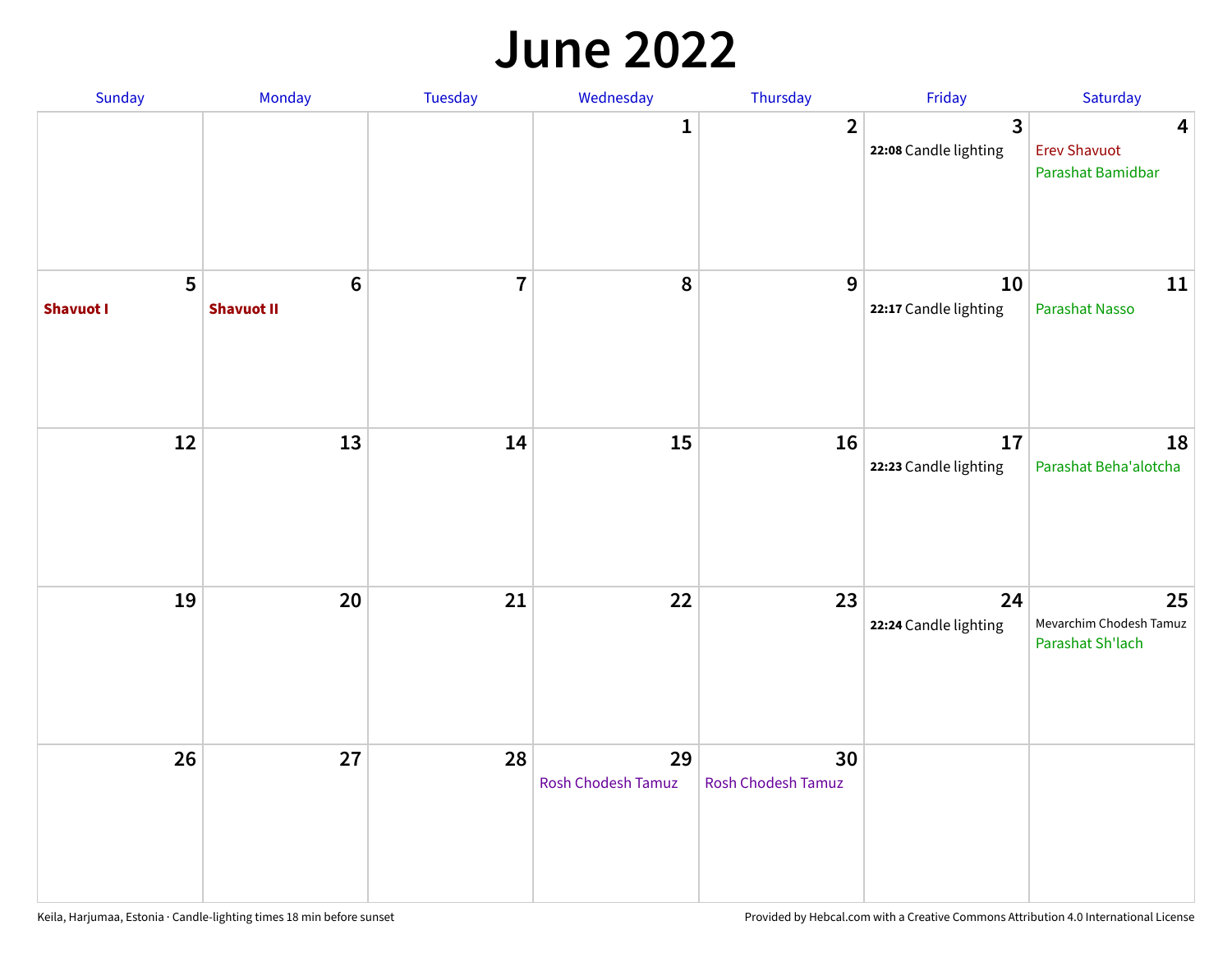## **July 2022**

| Sunday                                      | Monday                  | Tuesday | Wednesday | Thursday       | Friday                                         | Saturday                                                                |
|---------------------------------------------|-------------------------|---------|-----------|----------------|------------------------------------------------|-------------------------------------------------------------------------|
|                                             |                         |         |           |                | $\mathbf{1}$<br>22:22 Candle lighting          | $\overline{2}$<br>Parashat Korach                                       |
| $\mathbf{3}$                                | $\overline{\mathbf{4}}$ | 5       | $\bf 6$   | $\overline{7}$ | 8<br>22:15 Candle lighting                     | 9<br><b>Parashat Chukat</b>                                             |
| 10                                          | 11                      | 12      | 13        | 14             | 15<br>22:05 Candle lighting                    | 16<br>Parashat Balak<br>00:28 Havdalah                                  |
| 17<br><b>Tzom Tammuz</b><br>23:50 Fast ends | 18                      | 19      | 20        | 21             | 22<br>21:52 Candle lighting                    | 23<br>Mevarchim Chodesh Av<br><b>Parashat Pinchas</b><br>23:56 Havdalah |
| 24                                          | 25                      | 26      | 27        | 28             | 29<br>Rosh Chodesh Av<br>21:37 Candle lighting | 30<br>Parashat Matot-Masei<br>23:28 Havdalah                            |
| 31                                          |                         |         |           |                |                                                |                                                                         |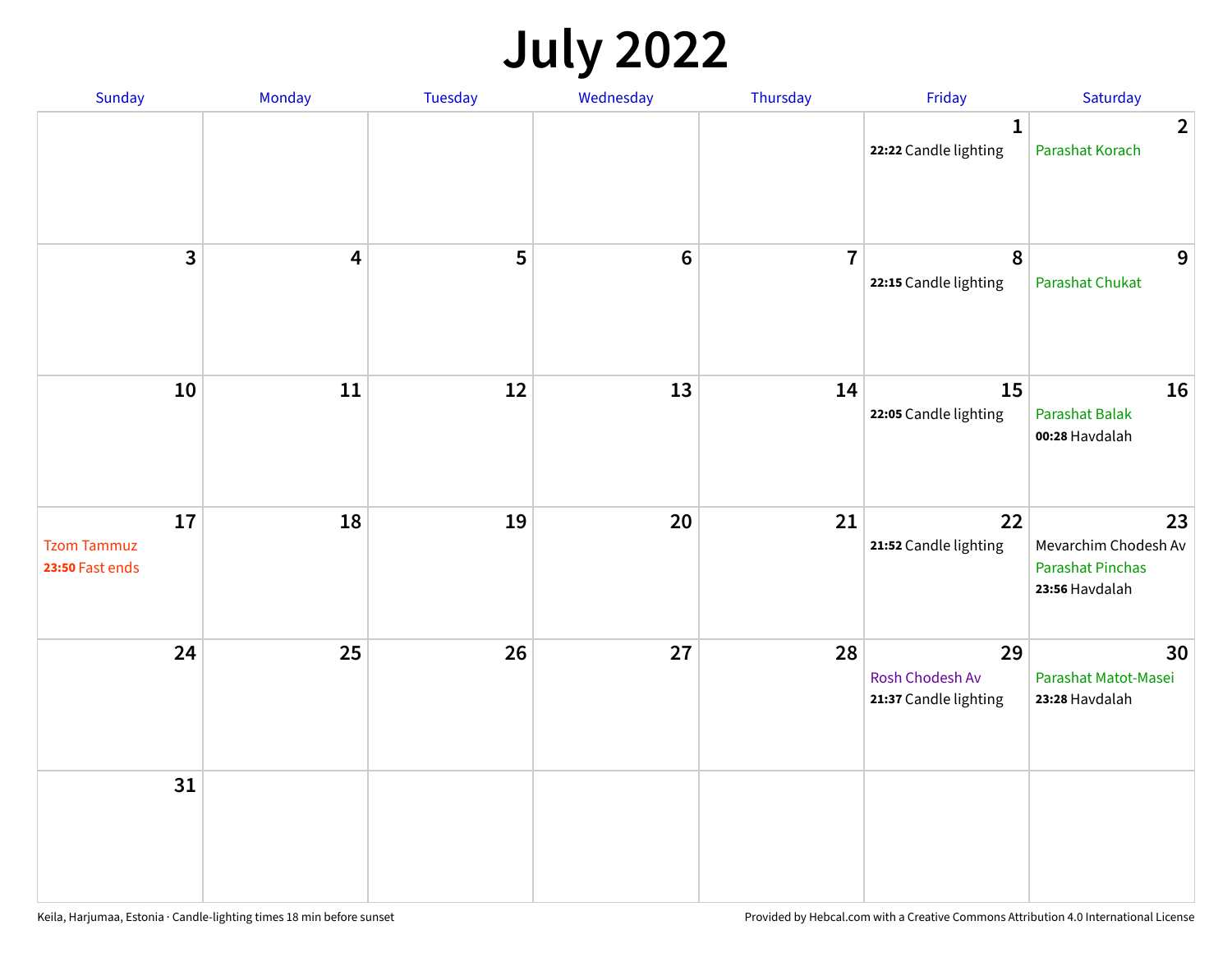## **August 2022**

| Sunday                                                      | Monday       | Tuesday                 | Wednesday | Thursday | Friday                                 | Saturday                                                                                                                       |
|-------------------------------------------------------------|--------------|-------------------------|-----------|----------|----------------------------------------|--------------------------------------------------------------------------------------------------------------------------------|
|                                                             | $\mathbf{1}$ | $\overline{\mathbf{2}}$ | 3         | 4        | 5<br>21:20 Candle lighting             | $6\phantom{1}6$<br><b>Shabbat Chazon</b><br>21:36 Fast begins<br>Erev Tish'a B'Av<br><b>Parashat Devarim</b><br>23:01 Havdalah |
| $\overline{7}$<br>Tish'a B'Av (observed)<br>22:40 Fast ends | 8            | 9                       | 10        | 11       | 12<br>Tu B'Av<br>21:02 Candle lighting | 13<br><b>Shabbat Nachamu</b><br>Parashat Vaetchanan<br>22:36 Havdalah                                                          |
| 14                                                          | 15           | 16                      | 17        | 18       | 19<br>20:43 Candle lighting            | 20<br>Mevarchim Chodesh Elul<br><b>Parashat Eikev</b><br>22:12 Havdalah                                                        |
| 21                                                          | 22           | 23                      | 24        | 25       | 26<br>20:23 Candle lighting            | 27<br><b>Rosh Chodesh Elul</b><br>Parashat Re'eh<br>21:48 Havdalah                                                             |
| 28<br>Rosh Hashana LaBehemot<br>Rosh Chodesh Elul           | 29           | 30                      | 31        |          |                                        |                                                                                                                                |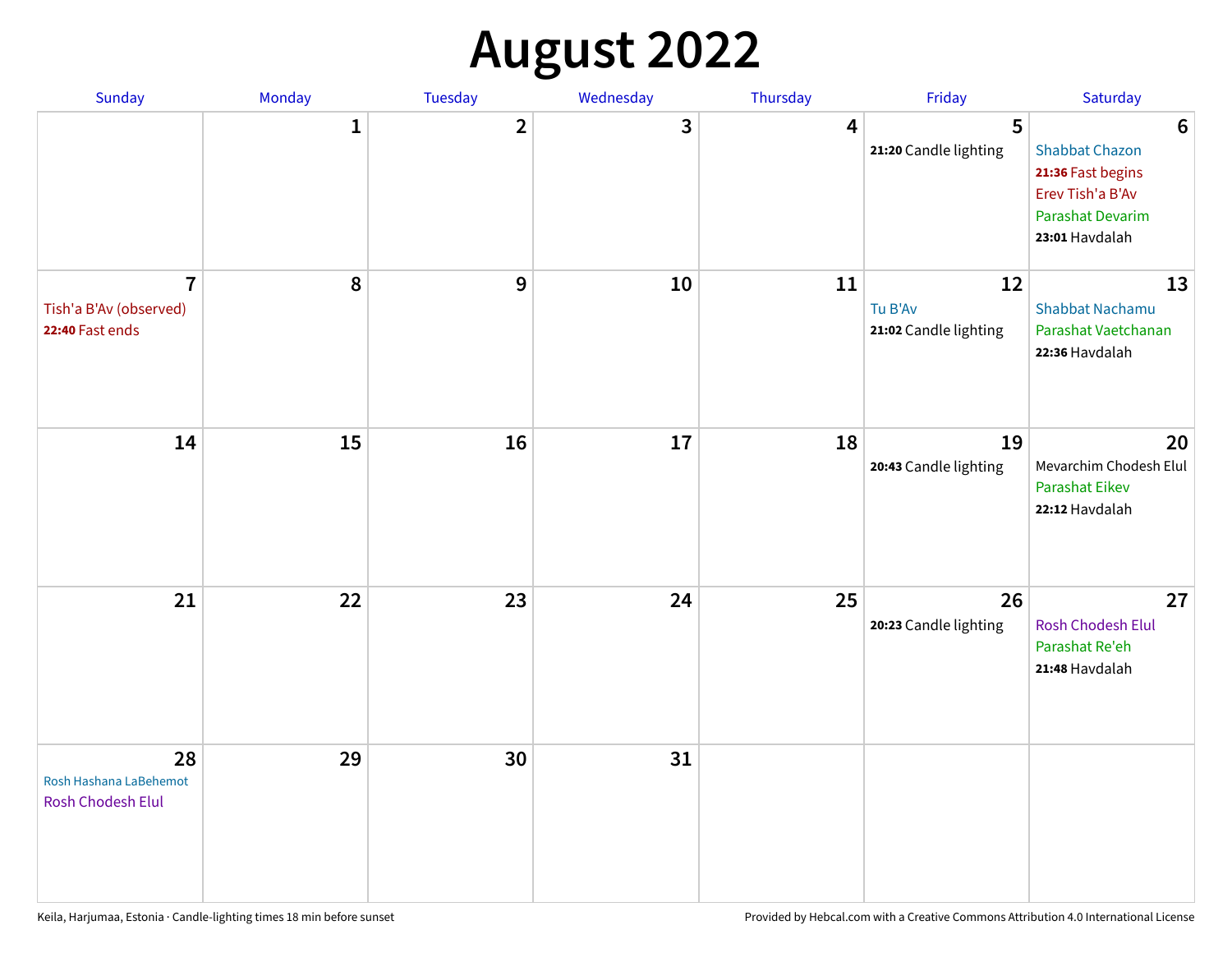## **September 2022**

| Sunday                                           | Monday                                           | Tuesday                                        | Wednesday                                                          | Thursday     | Friday                                  | Saturday                                                  |
|--------------------------------------------------|--------------------------------------------------|------------------------------------------------|--------------------------------------------------------------------|--------------|-----------------------------------------|-----------------------------------------------------------|
|                                                  |                                                  |                                                |                                                                    | $\mathbf{1}$ | $\overline{2}$<br>20:03 Candle lighting | 3<br><b>Parashat Shoftim</b><br>21:24 Havdalah            |
| $\overline{\mathbf{4}}$                          | 5                                                | $6\phantom{1}6$                                | $\overline{7}$                                                     | 8            | 9<br>19:43 Candle lighting              | 10<br>Parashat Ki Teitzei<br>21:01 Havdalah               |
| $11\,$                                           | 12                                               | 13                                             | 14                                                                 | 15           | 16<br>19:22 Candle lighting             | 17<br>Leil Selichot<br>Parashat Ki Tavo<br>20:39 Havdalah |
| 18                                               | 19                                               | 20                                             | 21                                                                 | 22           | 23<br>19:01 Candle lighting             | 24<br>Parashat Nitzavim<br>20:17 Havdalah                 |
| 25<br>Erev Rosh Hashana<br>18:55 Candle lighting | 26<br>Rosh Hashana 5783<br>20:11 Candle lighting | 27<br><b>Rosh Hashana II</b><br>20:08 Havdalah | 28<br>05:17 Fast begins<br><b>Tzom Gedaliah</b><br>19:54 Fast ends | 29           | 30<br>18:40 Candle lighting             |                                                           |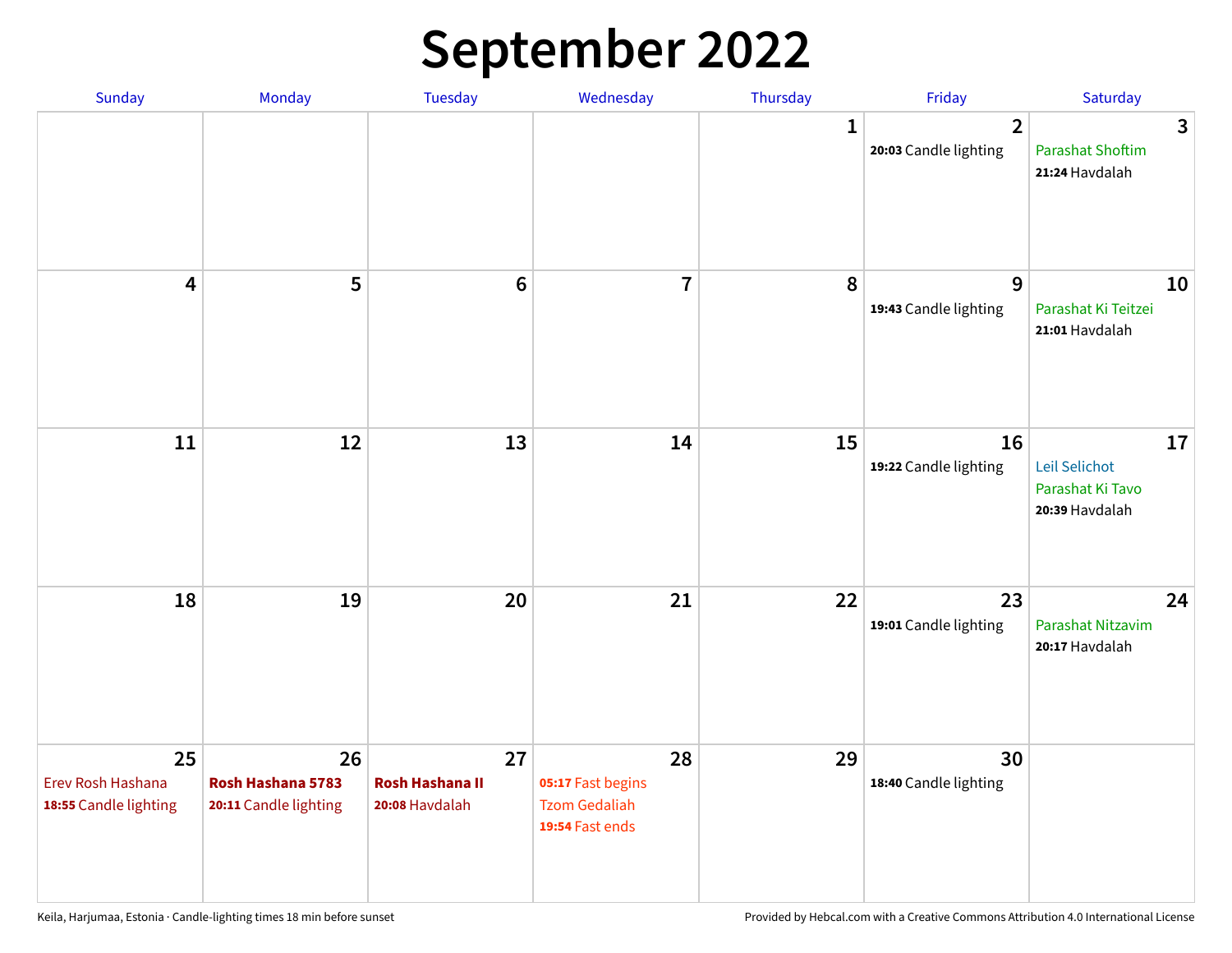## **October 2022**

| Sunday                                                   | Monday                                               | <b>Tuesday</b>                                                    | Wednesday                                | Thursday               | Friday                                         | Saturday                                                                |
|----------------------------------------------------------|------------------------------------------------------|-------------------------------------------------------------------|------------------------------------------|------------------------|------------------------------------------------|-------------------------------------------------------------------------|
|                                                          |                                                      |                                                                   |                                          |                        |                                                | 1<br><b>Shabbat Shuva</b><br>Parashat Vayeilech<br>19:56 Havdalah       |
| $\overline{2}$                                           | $\overline{\mathbf{3}}$                              | $\overline{4}$<br><b>Erev Yom Kippur</b><br>18:29 Candle lighting | 5<br><b>Yom Kippur</b><br>19:44 Havdalah | 6                      | $\overline{7}$<br>18:20 Candle lighting        | 8<br>Parashat Ha'Azinu<br>19:36 Havdalah                                |
| 9<br><b>Erev Sukkot</b><br>18:14 Candle lighting         | 10<br><b>Sukkot I</b><br>19:30 Candle lighting       | 11<br><b>Sukkot II</b><br>19:27 Havdalah                          | 12<br>Sukkot III (CH"M)                  | 13<br>Sukkot IV (CH"M) | 14<br>Sukkot V (CH"M)<br>18:00 Candle lighting | 15<br>Sukkot VI (CH"M)<br>19:16 Havdalah                                |
| 16<br>Sukkot VII (Hoshana Raba)<br>17:54 Candle lighting | 17<br><b>Shmini Atzeret</b><br>19:11 Candle lighting | 18<br><b>Simchat Torah</b><br>19:08 Havdalah                      | 19                                       | 20                     | 21<br>17:40 Candle lighting                    | 22<br>Mevarchim Chodesh Cheshvan<br>Parashat Bereshit<br>18:58 Havdalah |
| 23                                                       | 24                                                   | 25<br>Rosh Chodesh Cheshvan                                       | 26<br>Rosh Chodesh Cheshvan              | 27                     | 28<br>17:21 Candle lighting                    | 29<br><b>Parashat Noach</b><br>18:41 Havdalah                           |
| 30                                                       | 31                                                   |                                                                   |                                          |                        |                                                |                                                                         |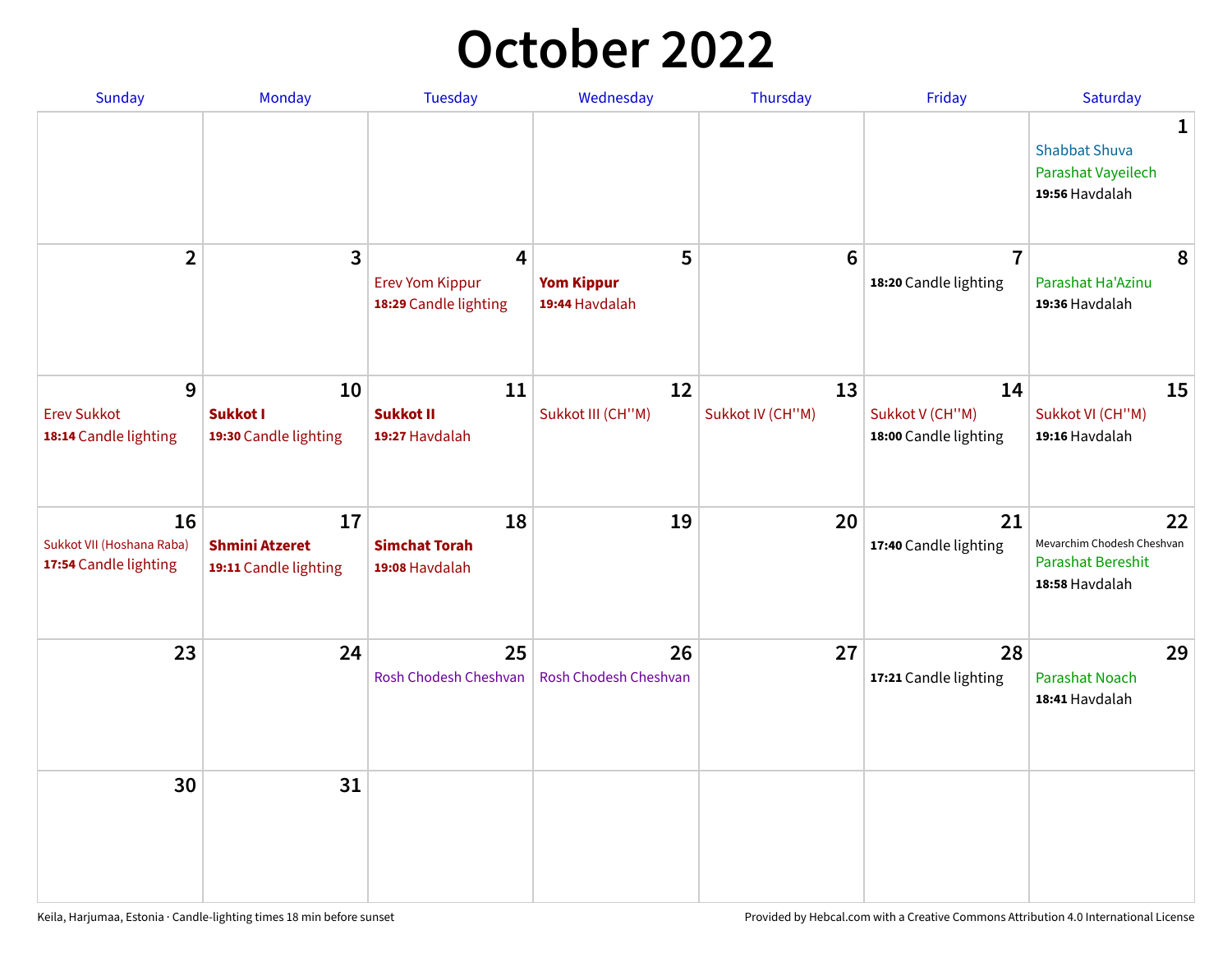#### **November 2022**

| Sunday         | Monday         | Tuesday                                        | Wednesday    | Thursday                  | Friday                                             | Saturday                                                                 |
|----------------|----------------|------------------------------------------------|--------------|---------------------------|----------------------------------------------------|--------------------------------------------------------------------------|
|                |                | $\mathbf{1}$<br>Yom HaAliyah School Observance | $\mathbf{2}$ | 3                         | $\overline{4}$<br>16:04 Candle lighting            | $5\phantom{.0}$<br>Parashat Lech-Lecha<br>17:25 Havdalah                 |
| $6\phantom{1}$ | $\overline{7}$ | 8                                              | 9            | 10                        | ${\bf 11}$<br>15:47 Candle lighting                | 12<br>Parashat Vayera<br>17:12 Havdalah                                  |
| 13             | 14             | 15                                             | 16           | 17                        | 18<br>15:33 Candle lighting                        | 19<br>Mevarchim Chodesh Kislev<br>Parashat Chayei Sara<br>17:00 Havdalah |
| 20             | 21             | 22                                             | 23<br>Sigd   | 24<br>Rosh Chodesh Kislev | 25<br>Rosh Chodesh Kislev<br>15:21 Candle lighting | 26<br><b>Parashat Toldot</b><br>16:51 Havdalah                           |
| 27             | 28             | 29                                             | 30           |                           |                                                    |                                                                          |